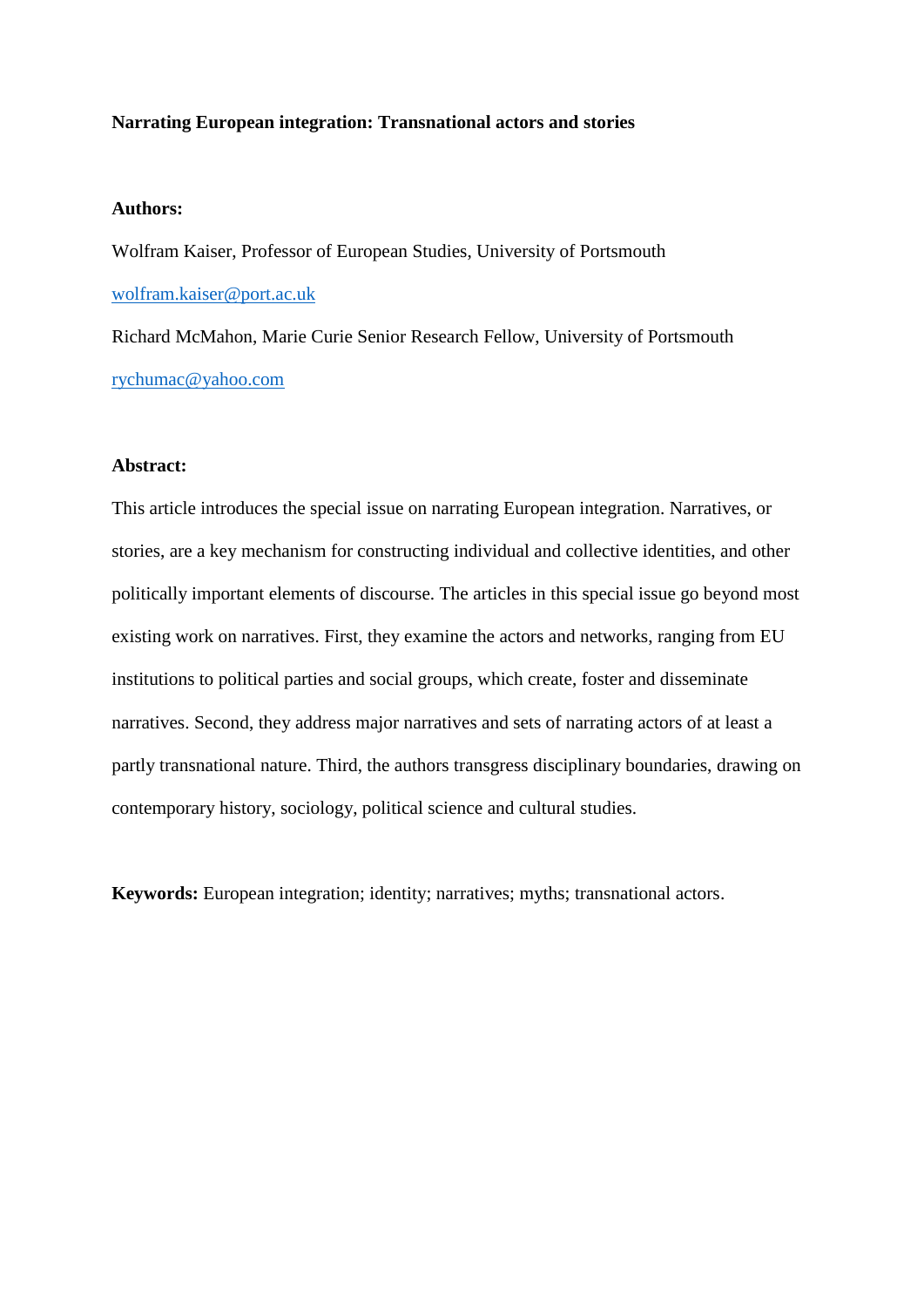### **Narrating European integration: Transnational actors and stories**

This special issue explores narratives of European integration, broadly conceived, in politics, society, and culture. It contributes to the growing literature on the structures, functions, and characteristics of narratives and their contestation within and across societies. Though narratives can have lasting impact on individual or collective identities, research on their role has only just begun to flourish in the fields of European Studies and European Union (EU) studies. The articles in this special issue go beyond most existing work in three ways. First, they broaden out the study of narratives by closely examining the actors and networks in politics, society, and culture which create, foster and disseminate narratives. Second, they do not treat isolated country cases. Instead, they address major narratives of at least a partly transnational nature – narratives developed and advanced by actors, ranging from EU institutions to political parties and social groups. These are themselves transnationally constituted or at least draw on transnational connections and learning processes. Third, to reconstruct these transnational actors and narratives, the authors transgress disciplinary boundaries, drawing on contemporary history, sociology, political science and cultural studies.

Like most academic literature, we define narratives as a series of events or developments told, more or less cohesively, along a storyline or plot (Kaiser, 2015, p. 365), like the rags to riches story of Ireland's Celtic Tiger that Wolf Schünemann mentions in his article. The concept's roots in literary studies go back to the late 1950s, and several decades earlier in Russian language studies (Czarniawska, 2004, pp. 1-2). However, it gained wider academic currency after the so-called linguistic turn of the 1970s and 1980s (Maza 1996, pp. 1493-95; Shenhav, 2005, pp. 76-78), especially through concepts of 'grand', 'master' and 'meta' narratives originally developed by Hayden White (1973) and Jean-François Lyotard (1979). Many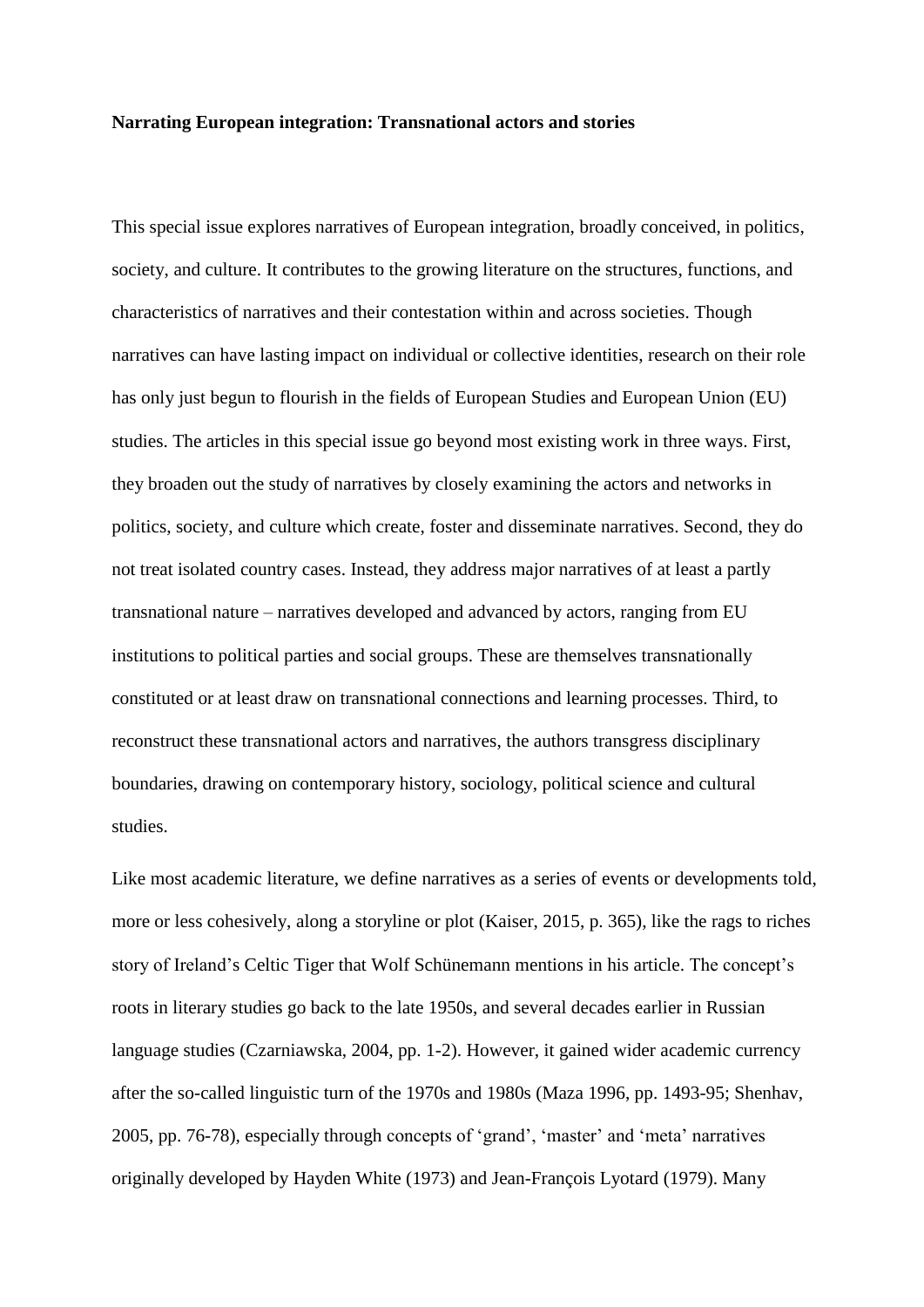historians, sociologists, anthropologists, cultural studies scholars and others eagerly engaged with the linguistic turn. They assume that the motivations behind social (including political) interpretations and actions are as often swayed by cultural habits, as by attempts to maximize the individual or group interests that rational choice-informed literature emphasizes.

More recently, research in a growing number of academic disciplines has used the concept of narrative as a key to understanding discourse and its impact on politics, society, and culture, not least because it offers an indispensable antidote to 'the essentializing tendencies of "identity politics" around categories like race, sex, and gender' (Hammack & Pilecki, 2012, p.77). Moreover, human beings have a 'natural tendency to think in narratives' (Shenhav 2005, p. 76). This gives storytelling its unrivalled power to make ideas about 'cultural, socioeconomic and political developments' seem significant, understandable and plausible (della Sala, 2010, p. 4; Kaiser 2015, p. 2).

For this reason, psychologists have been increasingly captivated by narratives since the 1980s. Some rate them as our 'primary' way of linking 'the individual mind' to political and social realities and investing emotionally in them (Hammack & Pilecki, 2012, pp.76-78). The coherent identities of individuals and social groups depend heavily on the sense of continuity that narratives provide (Hammack, 2008, pp. 10-11). Crucially, narratives do not just describe what happens. They construct how we perceive, remember and tell stories about what happens (Maza 1996: 1495; Roberts 2006: 710). The story we believe in influences how we react, engage, make demands and more generally, seek to shape our social and political environment. Parables and epics have therefore been mainstays of socialisation throughout human history, and they are formidable political weapons. Master narratives have for example played a key role in the social construction of nations and in the political integration of states since the nineteenth century. Nationalists have narrated, and continue to narrate, key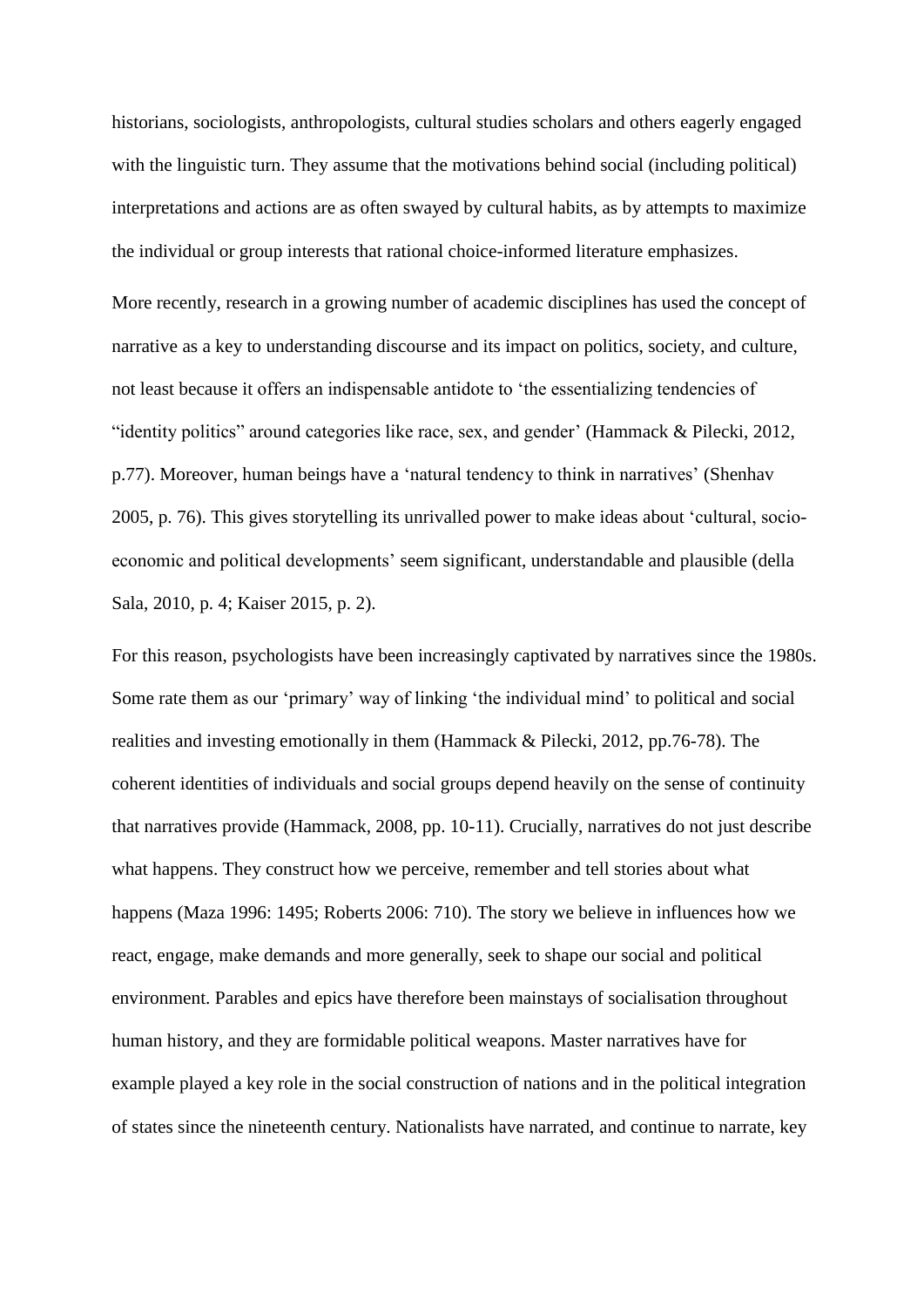events of their countries' histories as episodes in a struggle for national independence, security, power or glory (Anderson 2000).

This article will first set out the special issue theme of narratives in European integration. It will then introduce the articles and their individual and collective contribution to understanding these stories of integration and the roles of actors and networks in telling them. The article will go on to explore theoretical, conceptual and methodological issues of researching actors and narratives, and how the authors deal with them, before ending with some concluding comments.

# **Narratives in European integration**

This special issue focusses on narratives that are widely disseminated in European society and can therefore have significant political impact. Such narratives have been crucial in defining myths about the origins of the present-day EU as well as its spatial scope, political finality and policy objectives. Such narratives of European integration seek to explain it as a 'process', to legitimise (or call into question) the EU, its institutions and policies, or to describe, critically evaluate and contextualize them for citizens.

The EU's socio-economic crisis and political turmoil since 2008, including the possibility of individual member states like the United Kingdom leaving the organisation, has challenged the existing narratives that helped sustain public support for European integration. It has therefore stimulated political and academic interest in European narratives and discourse more generally. Sarah Maza identifies such crises as points when 'meanings have become indeterminate', allowing social actors to 'attempt to impose fixed meanings on social experience' (1996, p. 1500). Initially, many Europeans gave passive support to European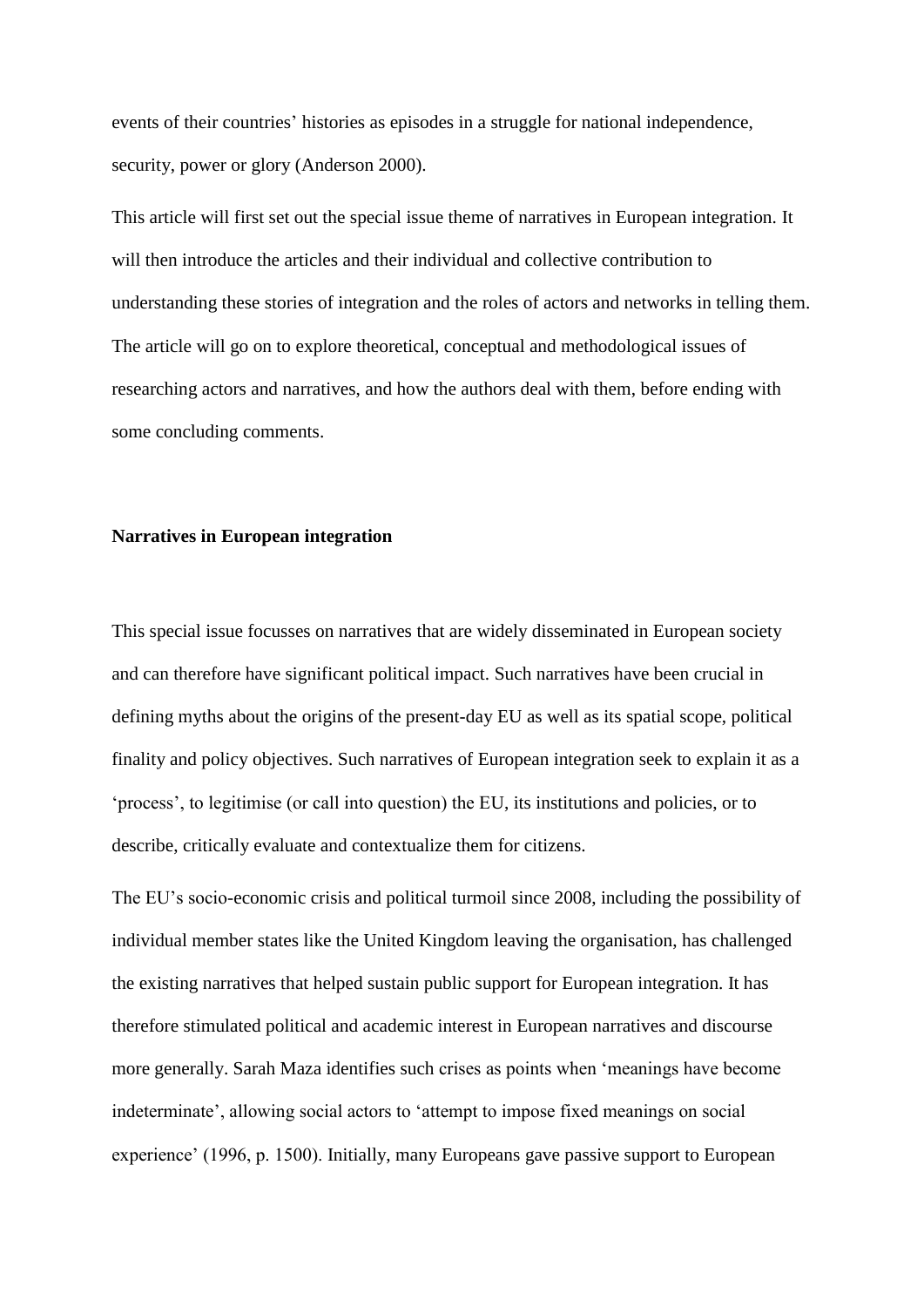integration, because it brought material benefits such as increased trade and prosperity as well as peace for Western Europe (della Sala, 2010, p. 3). Following early left-wing criticism of the EU as a driver of economic liberalisation at the expense of social security and stability from the 1970s onwards, the troubled ratification of the Maastricht Treaty in 1992-3 accelerated the breakdown of this 'permissive' consensus (Hooghe and Marks 2009), and initiated increasingly heated debate over what is called the EU's democratic deficit. As subsequent treaty changes up to the 2009 Lisbon Treaty hugely increased the EU's powers and ambitions, more politicians and citizens began to reject deeper integration outright or demand that it be matched by greater democratic legitimacy, accountability, and transparency in its institutions and policy-making processes.

Many embattled political leaders now see solid public identification with the EU, based on some kind of shared cultural identity and political allegiance to its institutions, as the only solution to the EU's legitimacy crisis. In the early years of the European Community, the European Commission in particular very much focussed on improving the lot of citizens through 'output' in the form of beneficial legislation that helped to break down national barriers and implement the four freedoms, including freedom of movement. Since then, it has somewhat modified this highly technocratic approach. The EU as a whole has for example made efforts to create some kind of European cultural identity and unity. Thus, in the 1980s the European Community introduced symbols like the European flag, anthem and day, in the hope that their use would foster some form of European constitutional patriotism and allegiance to EU institutions (Calligaro 2013; Manners 2011). The EU has redoubled these efforts at creating a more secure cultural basis for the European polity since the ratification crisis over the Maastricht Treaty – a crisis that dramatically highlighted that citizen support for European integration could no longer be taken for granted (Littoz-Monnet & McMahon, 2013, p. 225).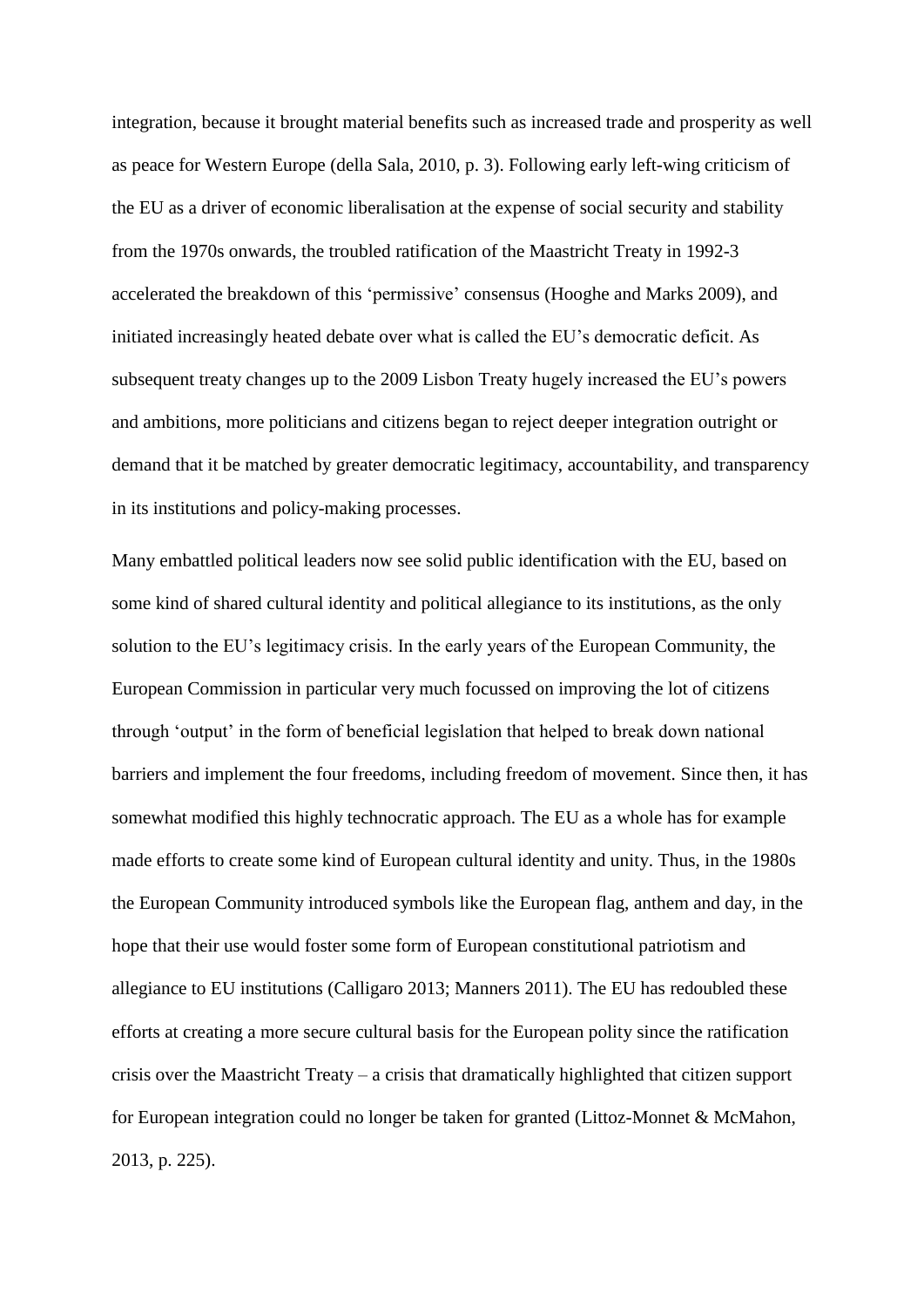Why then has no previous collective publication foregrounded the crucial role of narratives in shaping European discourses and identity? By contrast, research in European Studies as a multi- and interdisciplinary field has, since the late 1990s, recognised and analysed other, related ideational factors such as identity (Risse, 2010), memory (Leggewie, 2011; Macdonald, 2013), myths (della Sala, 2010), norms (Manners, 2002), and culture (Shore, 2000) to some extent. Recent changes in political language may help explain why research on narratives is only just beginning to flourish in European Studies. Though political actors have always told stories as part of the art of persuasion, they and the general public have only recently begun consciously and openly to discuss narratives as powerful political tools and ask what new narrative, or narratives, could buoy up public support for European integration. Thus, the 'New Narrative for Europe' project, which ran during 2013-14 and is examined in Wolfram Kaiser's article in this special issue, marks the European Commission's first important foray into exploiting the notion and concept of narrative.

Narratives are one of many ideas about the importance and use of political discourse that have filtered into common and political currency from academia. Academic approaches to the relationship between politics and discourse may therefore explain the late uptake of the concept of narratives. Political scientists who study the EU initially concentrated on those products of discourse, such as identity, memory, myths, and norms, which have the most immediate impact on political outcomes. Frank Schimmelfennig (2001) and Helene Sjursen (2002) for example attributed the EU's decision to enlarge eastward after the end of the Cold War to it having become rhetorically entrapped in its own normative discourse.

This emphasis on political impact is also central to discussion by scholars of the EU of the concept of myth (della Sala 2010, p.2), which is closely related to that of narrative. They focus heavily on how myth 'distorts', in order to give 'intention a natural justification' (Strath, 2005, p.260), and some discursive elements that they discuss as myths have no apparent story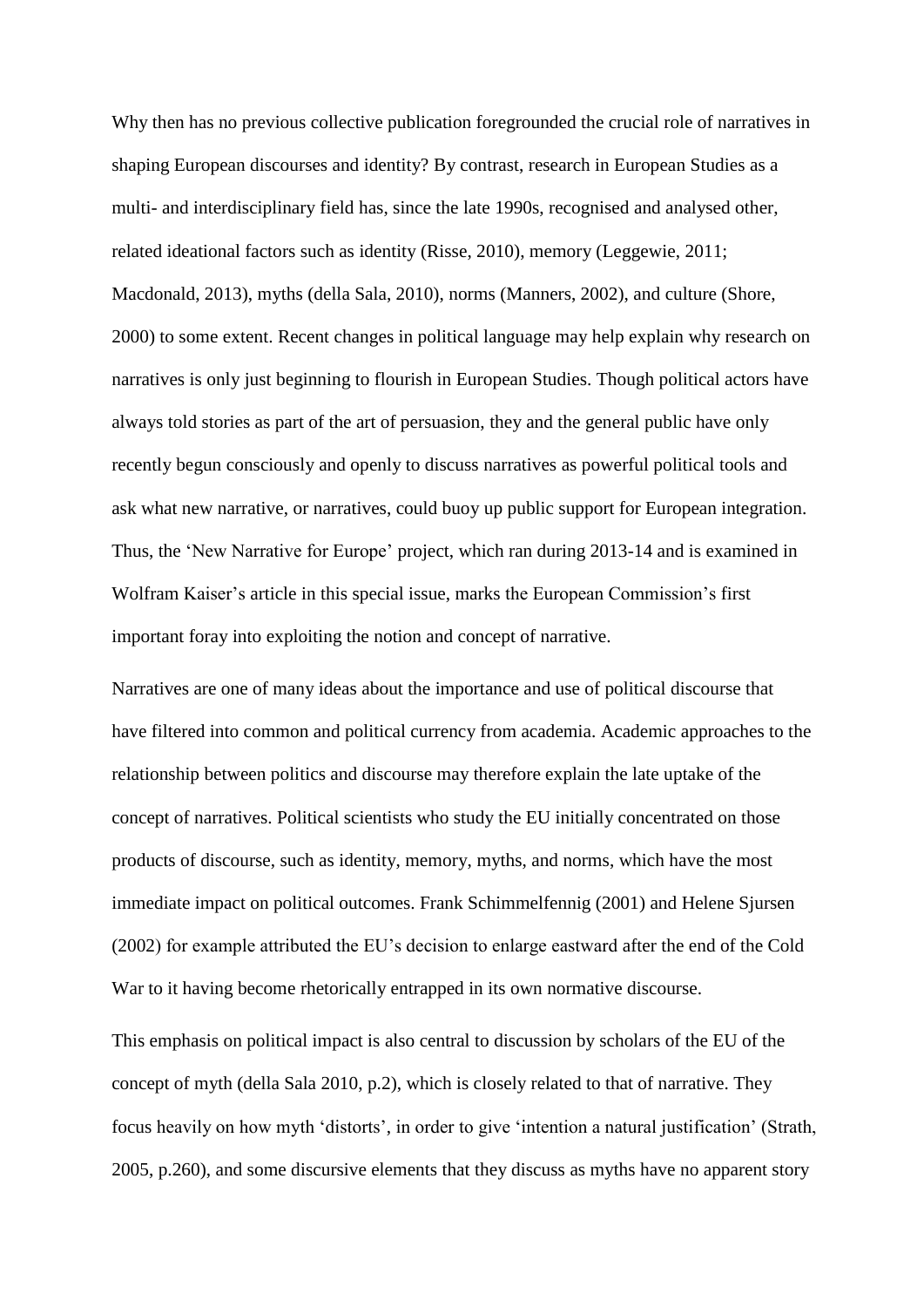structure at all (Hansen & Williams, 1999, p. 240). By contrast, the political role and impact of narratives, like those of metaphors (Hülsse 2006), rituals, symbols (Manners 2011) or tropes, is often less immediately visible. However, narratives are essential building blocks and motors for politically important products of discourse, giving them their emotional force and direction (Kølvraa, 2016, p. 170). After all, stories are a key way of defining and reinforcing people's identities, or whom they fundamentally understand themselves to be, and therefore which moral codes and actions they consider appropriate (Somers 1994).

### **Analysing actors and narratives**

The contributors to this special issue are exceptionally well placed to establish narratives as a key concept in European Studies and to analyse their role in European politics, society, and culture. They all have some disciplinary connections with political science. Adina Maricut for example works in the political science sub-field of public policy analysis, which is devoted to understanding institutional behaviour and policy processes. Wolf Schünemann is a scholar of comparative politics, hence his interest in exploring similarities and differences between national referendum debates and their transnational character. However, their research topics and interest in cultural dimensions of European integration take all authors beyond narrowly political-institutional concerns. Some work at the interface of political science with religious studies (Jim Guth) or draw on transnational history within the context of interdisciplinary European Studies (Wolfram Kaiser, Richard McMahon, Brent Nelsen). Nikola Petrović and Schünemann engage thoroughly with sociological concepts and insights. Ljiljana Radonić's interdisciplinary profile and track-record even includes elements of philosophy and theatre studies. As a result, their articles highlight and explore how political actors interact with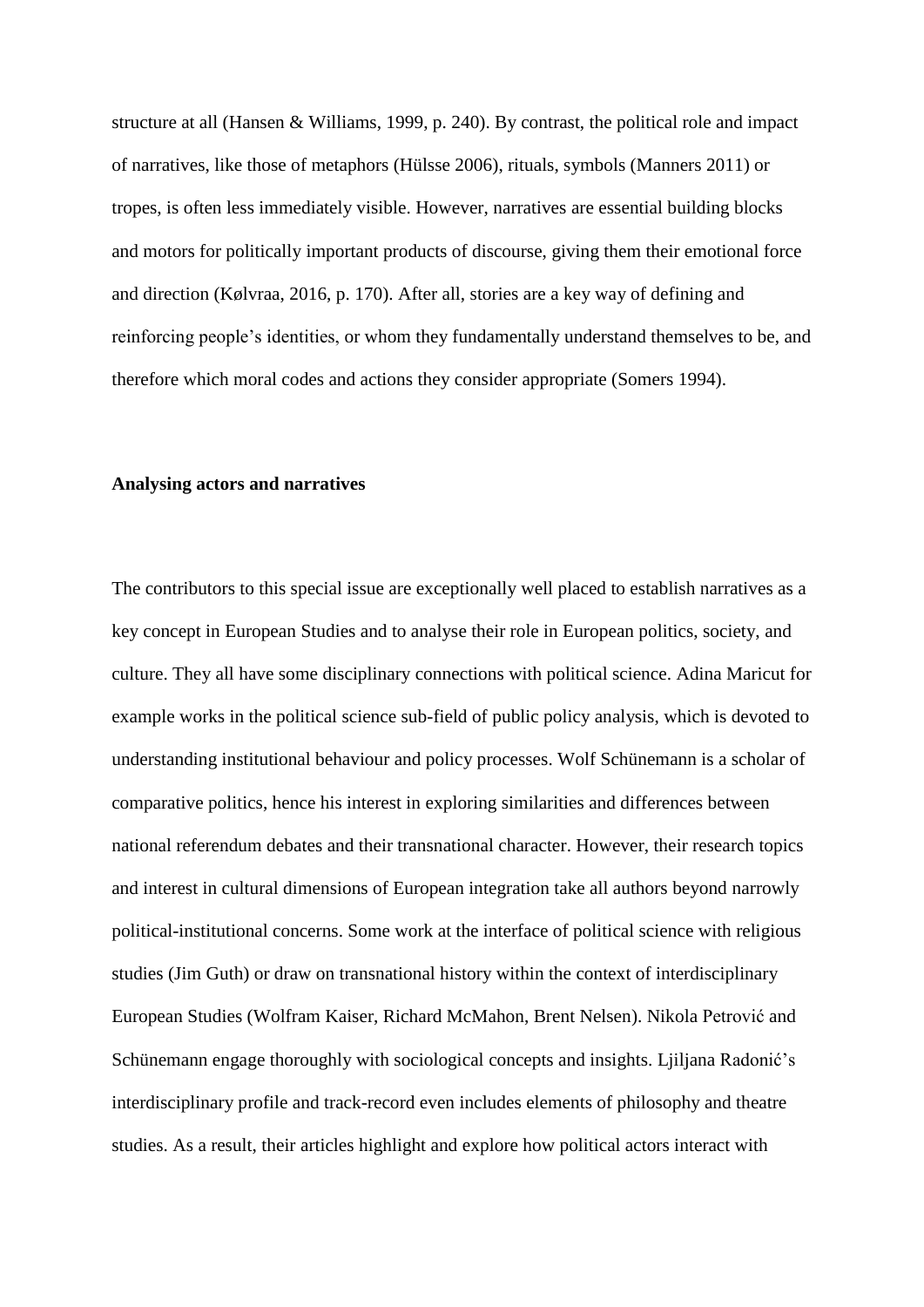intellectuals, artists, and citizens (Kaiser), academics (McMahon, Petrović), museum directors and curators (Radonić) and religious leaders (Nelsen and Guth) in attempts to produce narratives of European integration. Most articles analyse narratives in explicitly political speeches, manifestos, press reports, institutional documents and website forum comments, but McMahon, Petrović and Nelsen and Guth also examine academic and religious texts.

The articles cluster around two approaches to the present-day impact of political narratives in European integration. First, Kaiser, Maricut and McMahon focus on the use of narratives to support political agendas, which in turn respond to the persisting crisis of the EU. Examining evolving positions of the European Commission, Parliament and Council of Ministers on the free movement of persons, Maricut concludes that institutions develop particular entrenched narratives to support their vision of, and preferences for, a policy field. Kaiser focuses on one key institution, the Commission, and how it attempted to mobilise the concept of narrative in order to address the EU's legitimacy crisis and lack of public engagement. McMahon in turn examines EU Studies as the intellectual infrastructure of European integration and therefore a crucial informal institution. He traces the changing narratives that academics produce about European integration.

The other four articles also consider narratives that are used to advocate political positions on European integration. However they expand their focus to broad cleavages in the identity and culture of Europeans which shape and are shaped by narratives of integration. Schünemann looks at campaign narratives in three EU treaty referenda in order to examine a fundamental political issue for the EU, the emerging division between pro-Europeans, who have supported further deepening, and Eurosceptics. The other three articles address much older divisions. As Schünemann points out, a crucial factor structuring pro and anti-European positions is the traditional right-left divide in politics. Nikola Petrović traces the emergence of new pro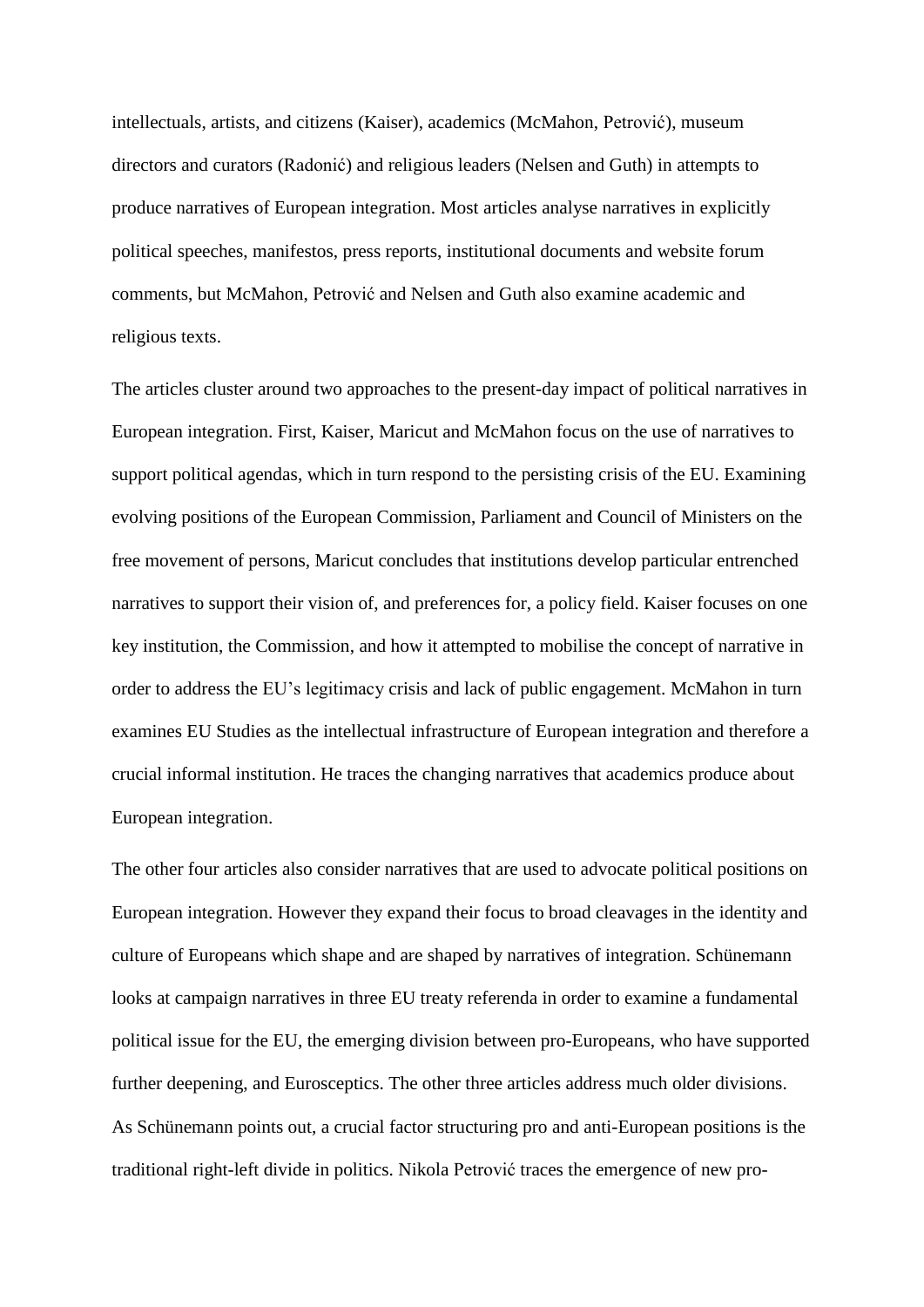integration narratives among centre-left parties and public intellectuals in the 1990s. Many EU citizens traditionally either identify themselves with the left or the right in politics or are associated with them through family histories or social networks. This is even truer of the religious cleavage that Nelsen and Guth investigate, between Catholicism and Protestantism. By looking at the fundamentalist fringe of Protestantism, they argue that its cultural influence informs some forms of ingrained Eurosceptic narratives. Both narratives contrast with the dominant post-war pro-integration narrative of Christian Democracy – a narrative characterized by its predominantly Catholic origins, the belief in some kind of Christian cultural unity and a strong commitment to broadly federalist forms of integration (Kaiser, 2007). Finally, Radonić addresses another crucial cleavage, between east and west. She contrasts narratives in newer post-communist EU member states with those prevailing in Western Europe.

## **Narratives of European integration**

As this brief outline suggests, contributors address major transnational narratives of European integration. Among them are the oldest central legitimising story about European integration as a promoter of peace and prosperity (discussed in Kaiser's article) and more recent narratives of the EU as a force for good, promoting human rights and other liberal values around the world (Maricut, Petrović). Radonić considers whether condemnation of the Holocaust has become a core element of this liberal European identity. McMahon discusses and Schünemann and Maricut reference a different, progressive narrative of continuously deepening integration (Gilbert, 2008).

Contributors portray narratives as a field of contestation and complexity. Nelsen and Guth's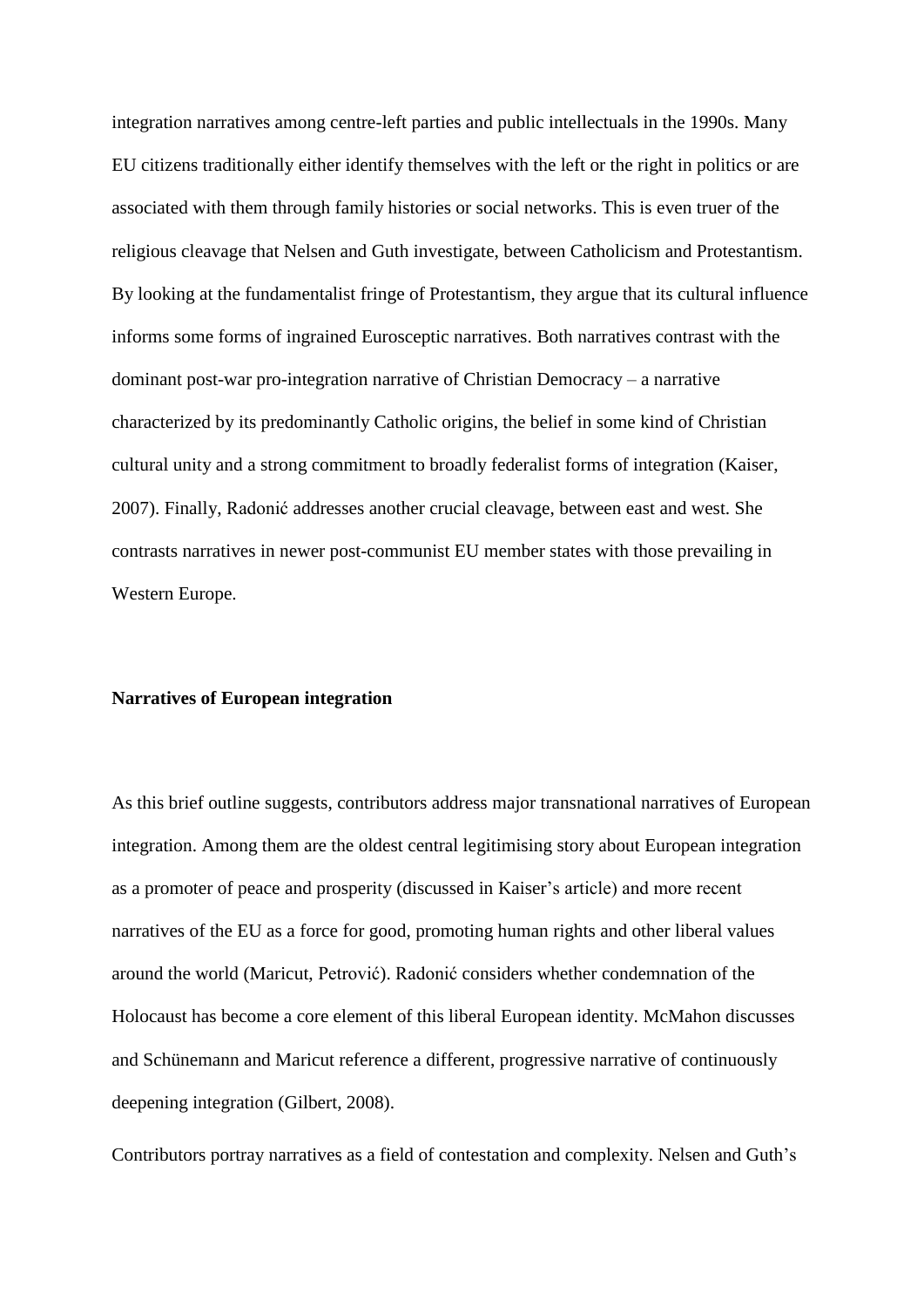religious fundamentalists for example oppose European integration, believing it will precipitate the apocalypse. Schünemann and McMahon discuss battles between Eurosceptic and pro-European narratives in referendum campaigns and political science articles respectively. McMahon's EU scholars disagree about whether the democratic deficit is a genuine problem. Maricut meanwhile shows how the European Parliament and the Council of Ministers prioritise diametrically opposed principles of free movement and security respectively. Petrović analyses such oppositions by using the theoretical concept of transvaluation of values, from Liah Greenfeld's work on nationalism (1992). This states that nations and other political groups partly define their values (or narratives) to mark their difference from rivals. Petrović thus claims that Europe's social model emerged partly from tensions with Ronald Reagan's neoliberal America. While recognising elements of transvaluation of values in the narratives of rival institutions, Maricut emphasises the role of instrumentalisation. This is also a key element for Kaiser, McMahon and Radonić. Radonić suggests that some central and eastern European museums referenced the Holocaust instrumentally to promote their countries' EU accession, while others relativised condemnation of National Socialism by suggesting that Soviet crimes were equally bad.

# **Actors producing narratives**

Much of discourse analysis in literary studies, where the technique emerged, and in memory studies, is exclusively concerned with discourses alone, with texts. By contrast, a key innovation of this special issue is, as Schünemann puts it, drawing on Foucault, to bring 'the actors back into focus'. Each paper therefore begins by introducing the roles, identities, interconnections and practices of the actors, who devise, disseminate and receive narratives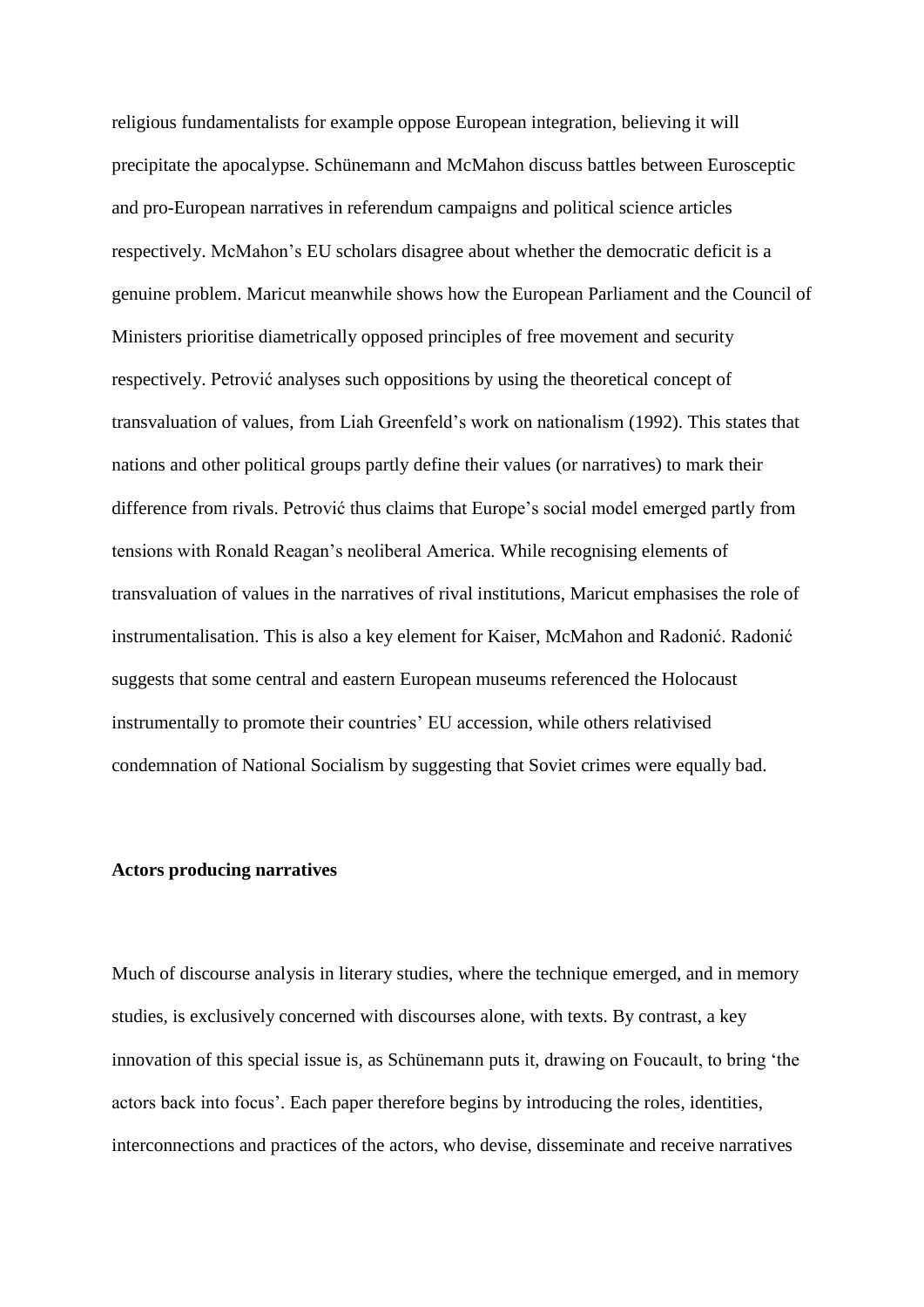of European integration. They do so in complex patterns, usually in some kind of formal or informal institutional structures, whose specific practices shape the narratives.

Several actors normally partake in shaping and contesting narratives. Contributors highlight that political actors interact with diverse social and professional groups to produce narratives of European integration. Among these groups are intellectuals and artists in Kaiser's article, academics in McMahon's and Petrović's, museum organisers in Radonić's and religious leaders in Nelsen and Guth's. Petrović, though he insists on the importance of individual inputs into the contingent evolution of narratives, traces the emergence of common narratives among a whole class of centre-left politicians and public intellectuals. Maricut meanwhile argues, from a policy network perspective, that institutions can also act in practice as corporate narrating actors, developing consistent narratives. Contributors thus treat EU institutions, political parties or social groups as well as cultural institutions such as museums as narrating actors. The organisation of groups in formal institutions, networks, or communities is therefore crucial to the production of narratives. Social science literature on epistemic communities, political and policy networks and communities of practice has increasingly striven to understand these organisational and relational issues (Davis Cross, 2013, p.139-40).

The special issue examines very diverse approaches to linking actors together across borders. The coherence of transnational bonds runs from tight and formal, in European institutions (Kaiser, Maricut), to nebulous, as in the cultural background that links Radonić's museum directors and curators and Nelsen and Guth's Protestant fundamentalists. Between these extremes, there are elements of network connection among McMahon's EU scholars and, to an extent, Nelsen and Guth's Protestants. Schünemann's campaign groups are meanwhile brought together by specific events, in this case referenda, and ideology also links these campaign groups and Petrović's left-wingers.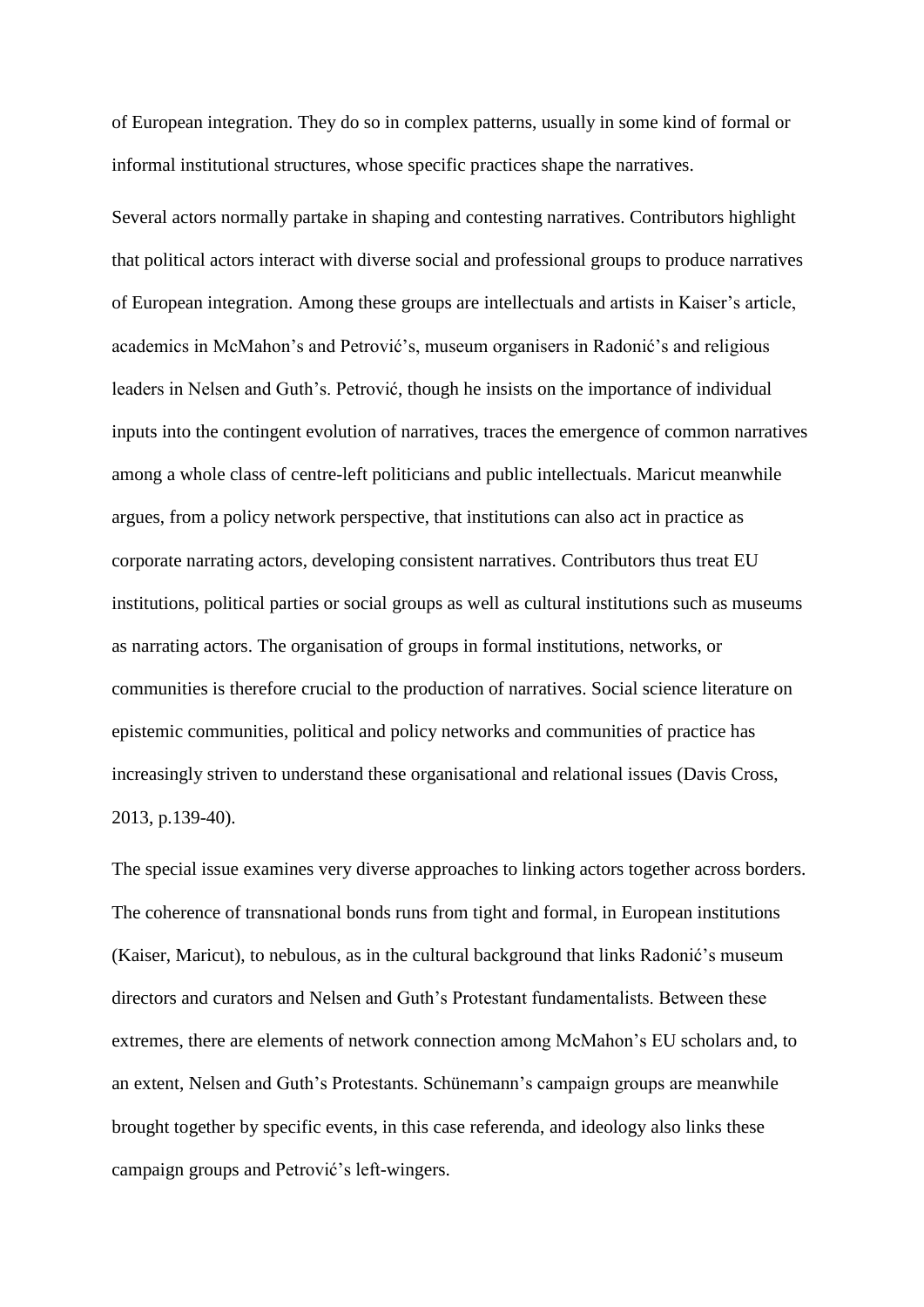A by-product of this transnational approach is a tendency to focus on political or cultural elites. Elites are more transnationally connected than other people (Favell, 2011) and, as at national level in nineteenth century Europe, play a key role in developing the narratives with the greatest impact on the politics of European integration. Kaiser, Maricut, Petrović, and Nelsen and Guth thus all analyse narratives produced by EU political leaders and key institutions. Petrović's emphasis on individual actors, and how their ideologies and attitudes towards European integration are transformed, leads him to focus on pro-EU politicians and public intellectuals with 'a powerful influence on the framing of debates in the EU'. Kaiser's actors include a group specifically selected by the European Commission as representing Europe's cultural elites, while McMahon's research methodology deliberately aims to identify the most prominent EU scholars. Even Schünemann and Nelsen and Guth, who focus to a greater extent on fringe narratives in EU referendum campaigns and Protestantism respectively, identify the most prominent proponents of these narratives. The only major exception to this concentration on high profile elites is Kaiser's analysis of public comments on a Commission internet forum which engaged with the newly developed elite narrative text. This focus in this special issue on elite narratives neatly complements other transnational approaches, which address discourse among the majority of the population. The latter often apply strongly quantitative approaches, as in the venerable tradition of analysing Eurobarometer results, and studies of what sociologists call the 'horizontal integration' of European populations (Favell, 2011). Qualitative ethnographies and discourse analyses of ordinary citizens' experiences of the EU have also emerged, especially from ethnographers and geographers (Armbruster, Rollo & Meinhof, 2003).

This special issue is also innovative in extending its focus on narrating actors to their practices of producing, disseminating and receiving narratives within particular social contexts. McMahon and Schünemann's articles demonstrate how political science,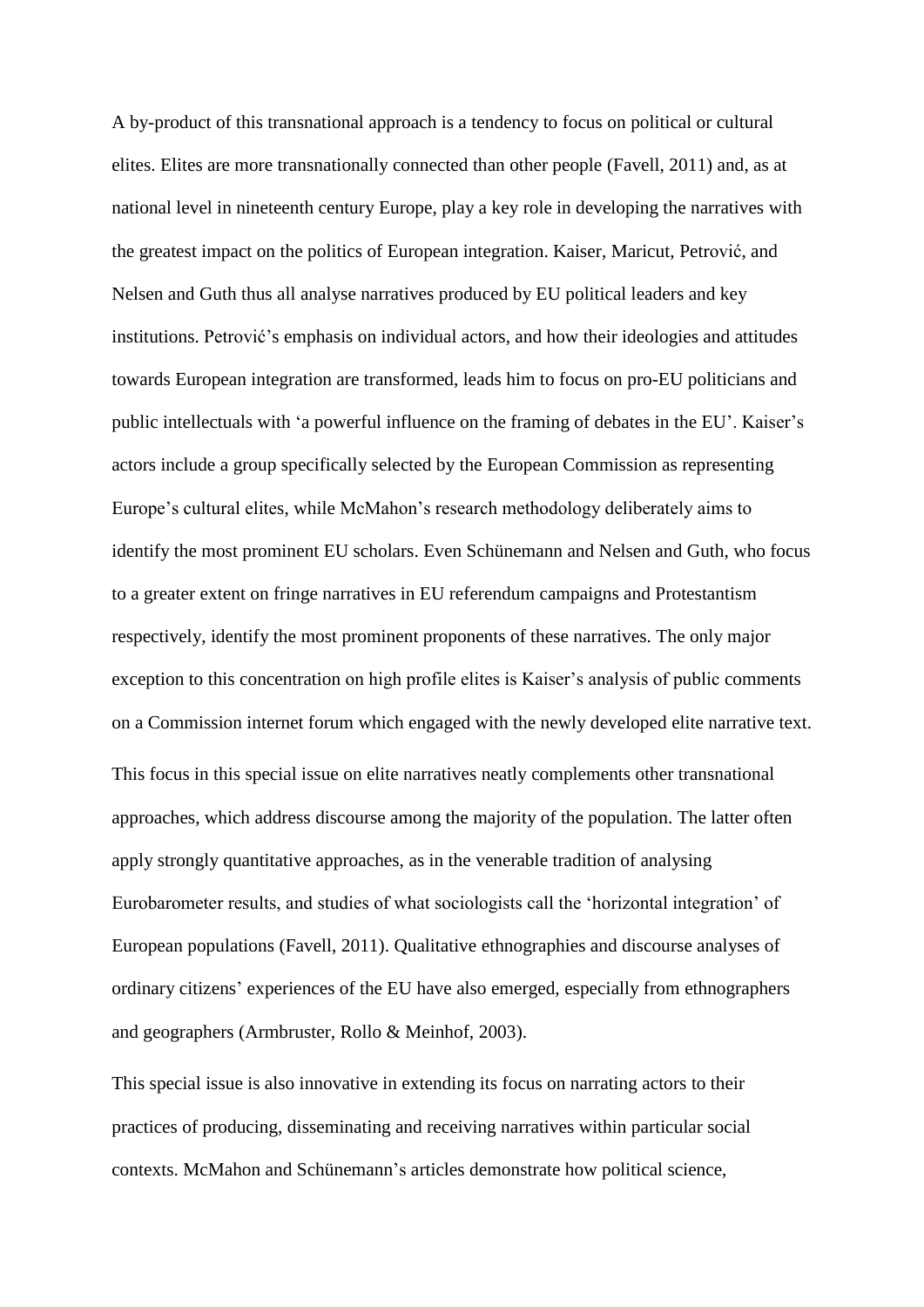International Relations and European Studies have recently drawn on sociology of knowledge to develop concepts and notions of actors and practices. However, the roots of the linguistic turn in textual analysis and the habits of intellectual history and political theory have delayed a shift towards analysing actors and their practices. Although constructivism and sociological institutionalism have shown some interest in practices for example (e.g. Adler and Pouliot 2011; Lewis 1998), their main focus remains the study of texts and ideas. The disciplines of sociology and anthropology concern themselves especially with social and political practices. However for European Studies, with the notable exception of French scholarship, they have only recently emerged 'from the wilderness' (Favell & Guiraudon, 2011, p.1).

Contributors demonstrate that practices of narration impact on the narratives themselves. Kaiser's article for example describes how narratives emerged from interchange between the Commission's instincts for tightly controlled message management and the anarchic individualism of a committee of intellectuals and artists that it set up. Radonić's analysis of museum displays naturally places greater emphasis on the practices of narration than an analysis of written text or speech would. She describes for example how east-central European commemorative museums borrowed the aesthetics of Holocaust memorialisation to legitimise politically instrumental messages that in some cases relativized the Holocaust.

#### **Theories, concepts and methods**

Informed by their diverse disciplinary and cross-disciplinary affiliations, contributors adopt key theoretical approaches for understanding narratives, discourse and identity within the context of European integration. Radonić's memory studies examine, for example, how the past is officially and privately constructed and commemorated. It stresses the competition for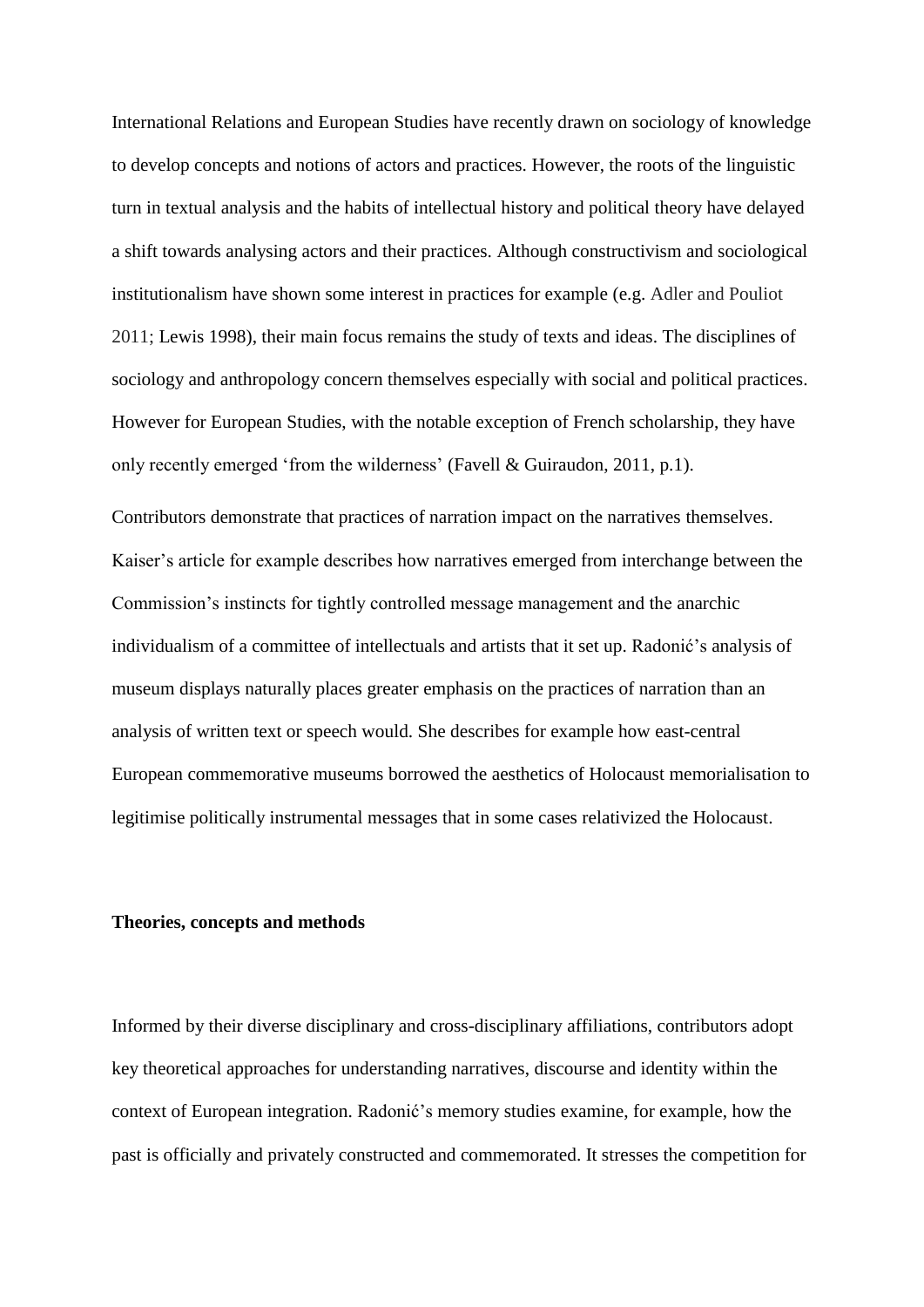interpretative authority between different social and political groups within states, but also the attempts to re-narrate the past as shared European history. Developed in France in the 1980s, the Historical Memory School has looked especially at the way that states and their institutions commemorate their past, including in the monuments and museums that Radonić studies. Maricut meanwhile draws on post-positivist approaches from the rich theoretical body of policy narratives literature. Schünemann uses the Sociology of Knowledge Approach to Discourse, which builds on Foucauldian discourse analysis, but is more interested in those who produce discourse.

A key theoretical tension concerns the degree to which the contributors treat the narratives of each individual narrating actor as autonomous or as part of a common cultural discourse. The articles in this special issue all focus on broader cultural narratives, which circulate within a community, told and retold, as long as they sound plausible to story-tellers and listeners (Kaiser 2015: 2; Eder 2006: 257; della Sala 2010: 4; Maza 1996: 1495). For della Sala, this process is crucial for providing political legitimacy (2010: 5). For Klaus Eder, it constructs the boundaries of communities (2006: 258), and for Ian Manners, collective memories (2010: 82). In this volume, Maricut describes policy narratives as designed to achieve 'institutionally constructed' roles. Individual narrators put 'their organization's hat on'.

Contributors nevertheless recognise that cultural narratives are established through multiple unique individual story-telling. Several articles therefore recognise both diversity and coherence among and within different narratives. McMahon for example contrasts the robust narrative of continuous progressive integration towards supranational government with a diversity of accounts of the EU's democratic deficit. Kaiser describes public comments on the 'New Narratives' project as 'a kaleidoscope of opinions'.

Petrović's paper explicitly problematizes this distinction between individual and aggregated narratives, especially where it concerns time. Echoing constructivist and post-modernist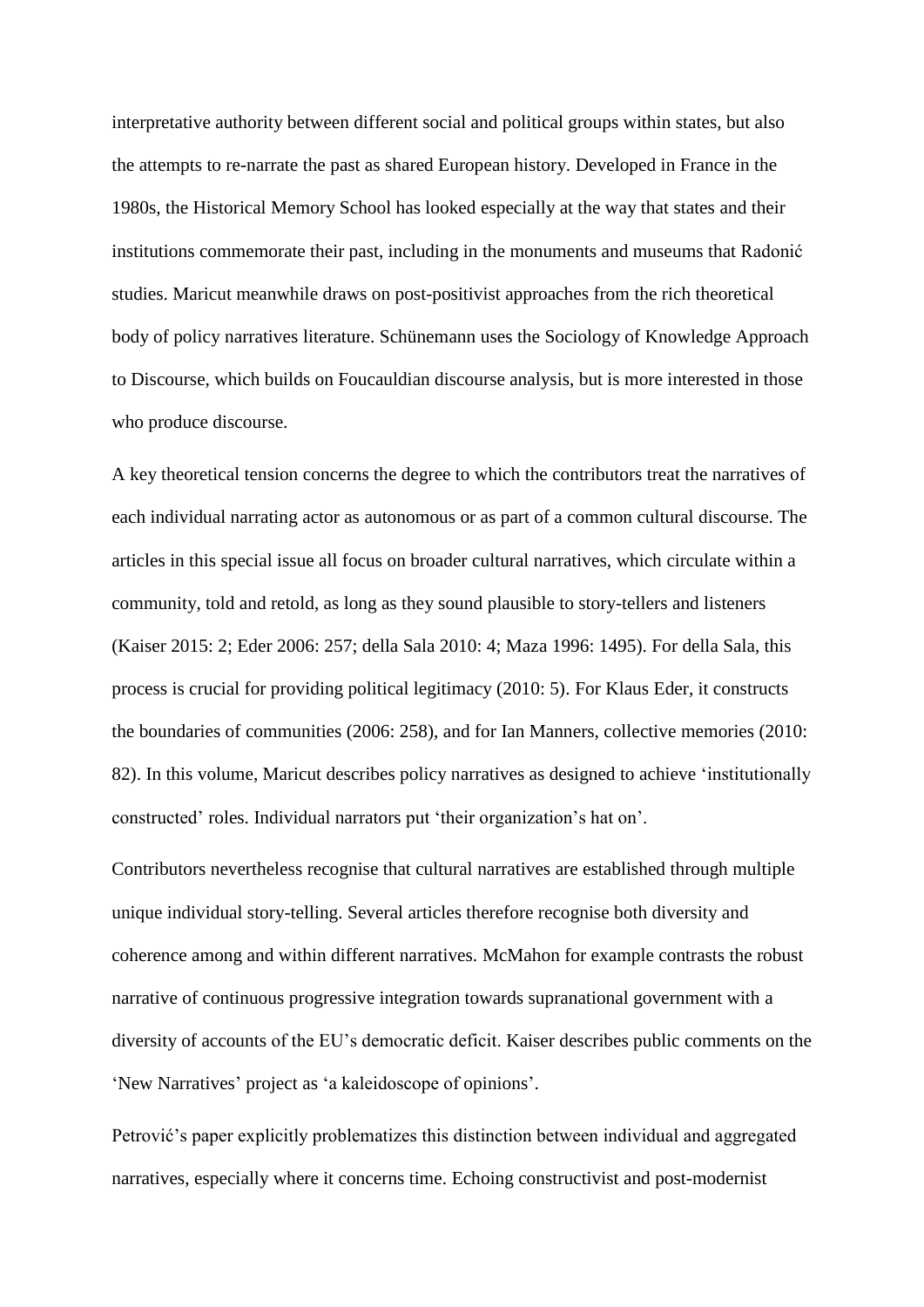critiques, he objects to Thomas Risse (2010) tracing British representations of Europe to 'medieval English history', for creating a 'misleading', 'reified view of the social world'. He instead emphasises the 'need for a more flexible and change-sensitive approach' to studying political narratives, which can 'grasp changes in personal ideologies which can ultimately have a major influence'. Other contributors (Maricut, McMahon) by contrast track the rise and fall of multiple narratives over several decades, without strongly problematizing their internal change. Schünemann's snapshot of narratives at a particular time, the emphasis on contingency in Kaiser's account and Nelsen and Guth's intellectual history of the evolution of narratives over time are more compatible with Petrović's argument.

Until the late 1990s, research on ideational dimensions of European integration such as Ronald Inglehart's analyses of opinion poll results (e.g. 1970) generally used positivist, quantitative methods. By contrast, this special issue much more strongly reflects subsequent work, which has been influenced by the linguistic and cultural 'turns'. The articles therefore generally use various forms of comparative qualitative discourse analysis to identify narrative threads from disparate written or spoken texts. These texts include academic works (McMahon, Petrović), religious texts (Nelsen-Guth), political speeches and manifestos (Nelsen-Guth, Petrović, Schünemann), press reports (Maricut), institutional documents (Kaiser, Maricut), and website forum comments (Kaiser). Radonić also treats the aesthetic organisation of museums as texts, alongside more typical textual sources such as museums guides. Kaiser supplements discourse analysis with the other qualitative research techniques of semi-structured interviews and non-participant observation at planning meetings for the Commission's 'New Narrative' project.

Some articles also develop more or less elaborate analytical strategies to identify narrative patterns. McMahon represents normative expressions as the building blocks of narratives in academic works. He codes and quantitatively analyses their degrees of normativity and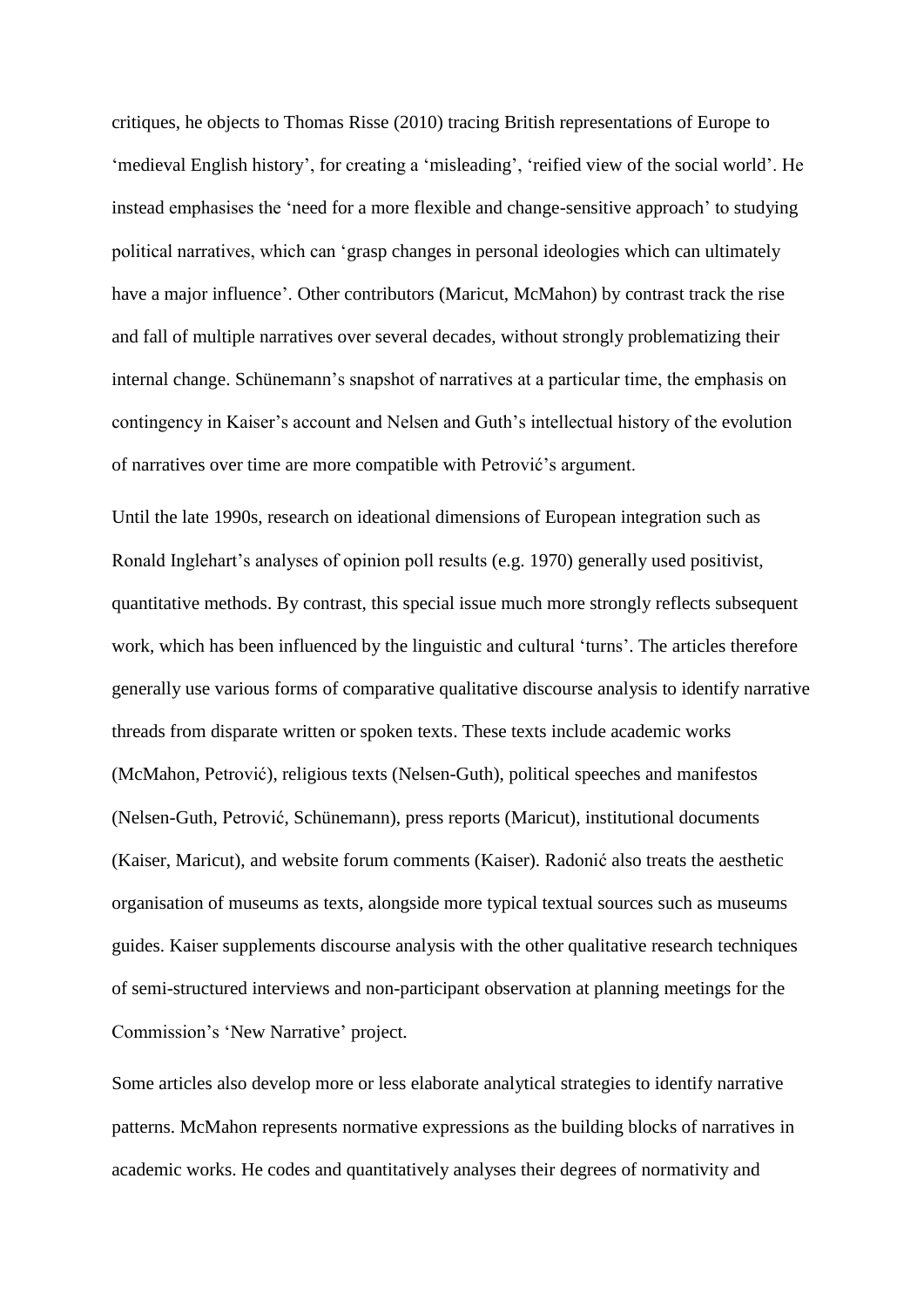positive or negative tones. Schünemann systematically arranges organisations that campaigned in referenda on the Constitutional Treaty and the Lisbon Treaty along left-right and yes-no axes. Kaiser, Maricut, Nelsen and Guth and, to an extent, McMahon employ the historical narrative approach, tracing how contingent sequences of development shape the production of narratives.

Turning to the contributors' analyses of actors, Kaiser and Maricut study leading figures of formal transnational organisations and their statements. Where contributors research transnational connections of different sorts, other methodological approaches are required. A comparative approach for example identifies transnational narratives and themes by comparing examples across Europe of museums (Radonić), referenda (Schünemann) or political parties (Petrović, Nelsen and Guth). Nelsen and Guth, McMahon and Petrović use a third approach, tracing network connections. These can be formal, like the European Parliament group which links left wing parties; culturally validated, like the EU studies canon of most cited works; or historical, like the linkages which have disseminated millenarian protestant ideologies. Radonić's suggestion that museums create 'Europeanisation of memory' by borrowing 'internationally' established aesthetics of Holocaust memorialization also implies a network, through which particular cultural elements are diffused.

## **Conclusion**

Narratives, or stories, are vitally important to European integration, shaping important policies and helping to define the major identities that affect integration. Researchers in European Studies, broadly conceived, are only just coming to appreciate this importance, as they turn from studying discourse and its actual or potential impact on politics, to exploring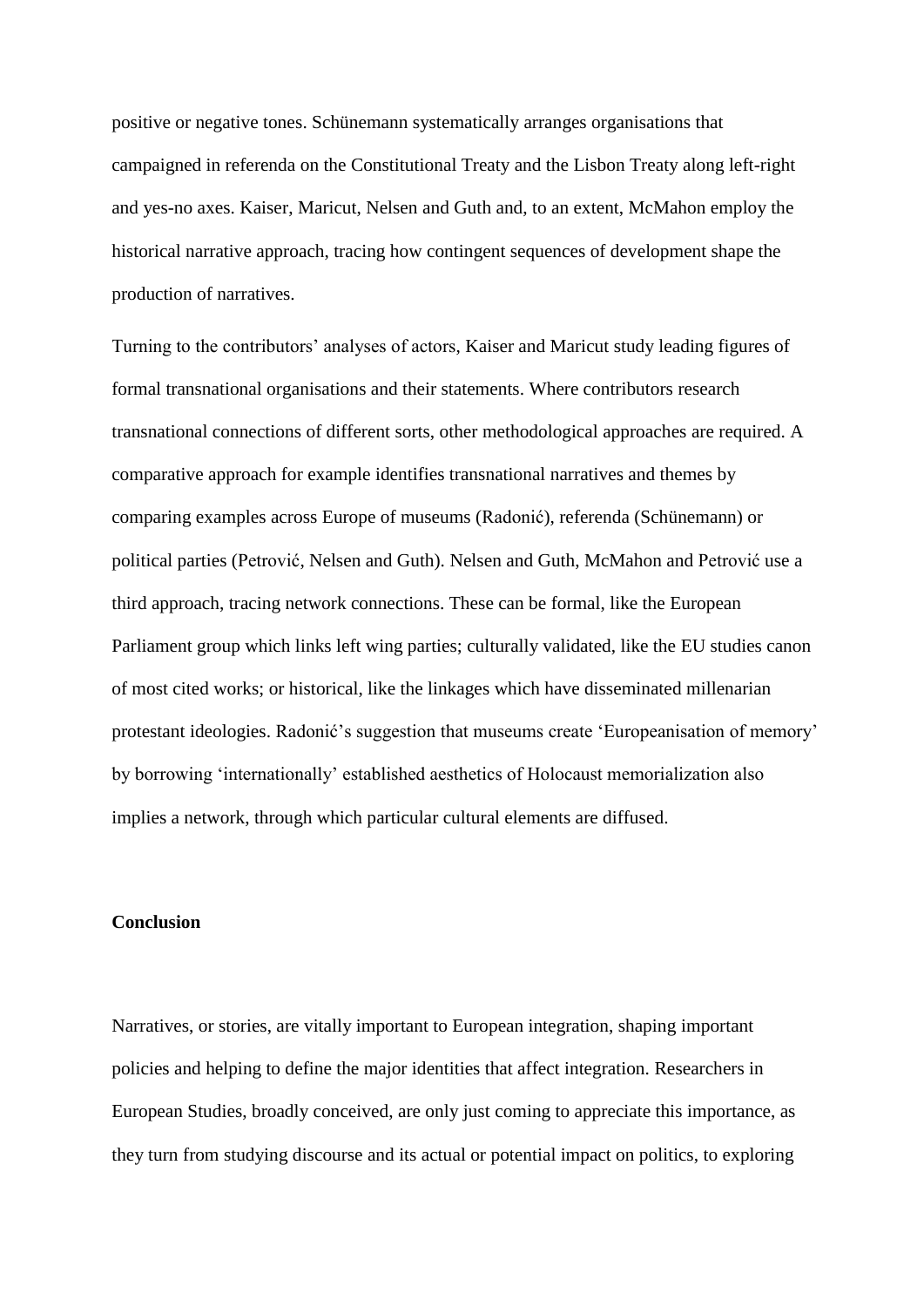the mechanisms of actors producing and disseminating narratives, their transfer across borders and their contestation in the EU and other polities.

This special issue marks an important step in fostering this new research agenda. It adds two new elements to academic consideration of narratives. First, unlike much previous work, it emphasises the narrating actors, how they are organised and their practices. Second, it highlights a key organisational factor for narratives of European integration. Many of these are formulated by transnational communities and networks of narrating actors or by international institutions that themselves narrate. It remains to be seen how much impact the resulting narratives can have on European and EU politics. Perhaps they provide the EU as a polity with a cultural basis and increase its political stability. Alternatively, the heavy contestation over narratives could actually contribute to undermining the EU's apparently shallow legitimacy and even provoke its downfall and disintegration.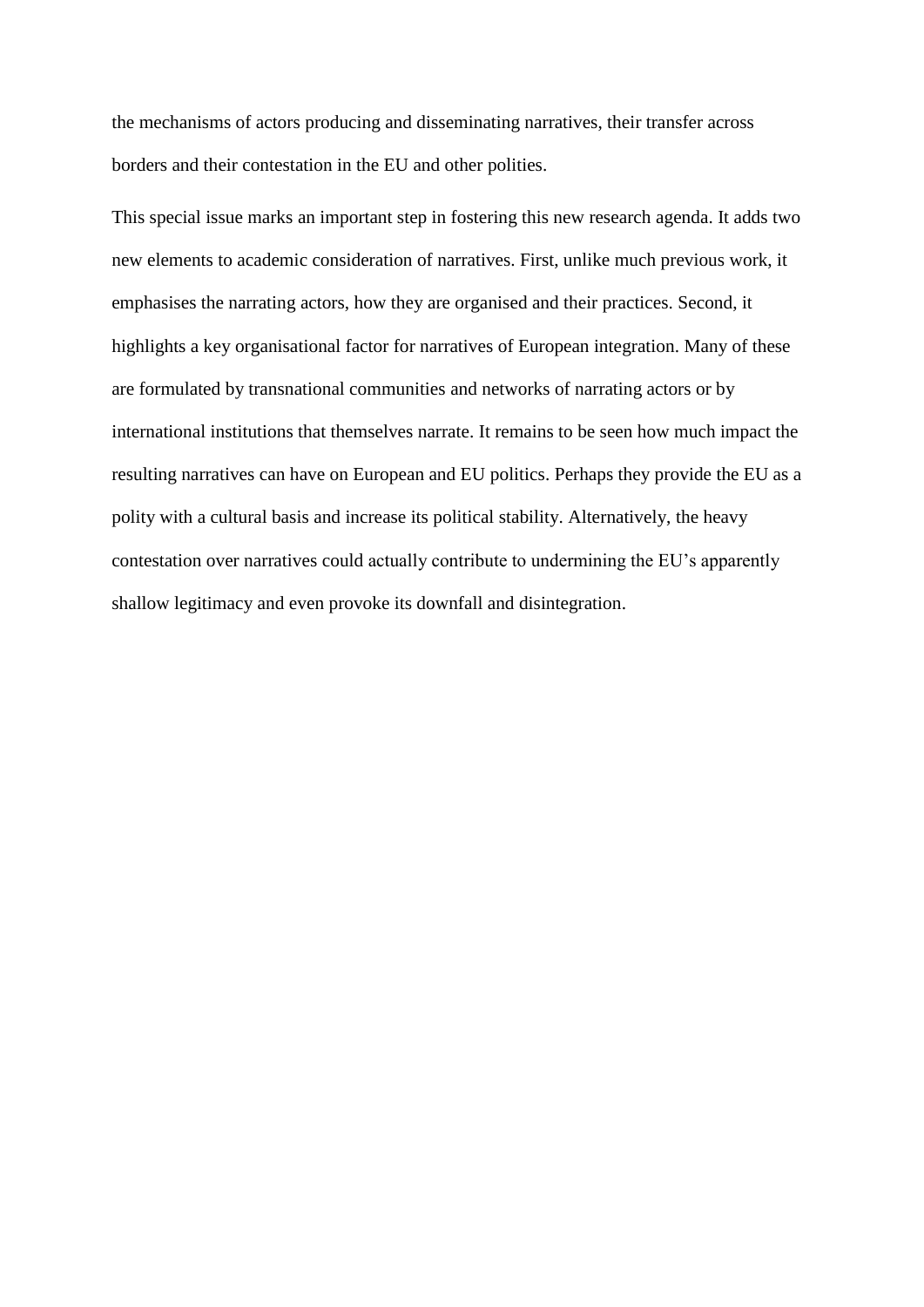# **References**

Adler, E. and Pouliot, V. (2011). *International Practices*. Cambridge: Cambridge University Press, 2011.

Anderson, B. (2000 [1983]). *Imagined communities: reflections on the origins and spread of nationalism*. London: Verso.

Armbruster, H., Rollo, C., & Meinhof, U. H. (2003). Imagining Europe: everyday narratives in European border communities. *Journal of Ethnic and Migration Studies*, *29*(5), 885-899.

Calligaro, O. (2013). *Negotiating Europe: EU promotion of Europeanness since the 1950s*. Palgrave Macmillan.

Czarniawska, B. (2004). *Narratives in social science research*. London: Sage.

Davis Cross, M.K. (2013). Rethinking epistemic communities twenty years later. *Review of International Studies*, *39*(1), 137-160.

Della Sala, V. (2010). Political myth, mythology and the European Union. *Journal of Common Market Studies*, *48*(1), 1-19.

Eder, K. (2006). Europe's Borders: The Narrative Construction of the Boundaries of Europe. *European Journal of Social Theory*, *9*(2), 255-271.

Favell, A. (2011). *Eurostars and Eurocities: Free movement and mobility in an integrating Europe*. New York: John Wiley & Sons.

Favell, A., & Guiraudon, V. (2011). Sociology of the European Union: an introduction. *Sociology of the European Union,* Basingstoke: Palgrave Macmillan, 1-24.

Gilbert, M. (2008). Narrating the Process: Questioning the Progressive Story of European Integration. *Journal of Common Market Studies*, *46*(3), 641-662.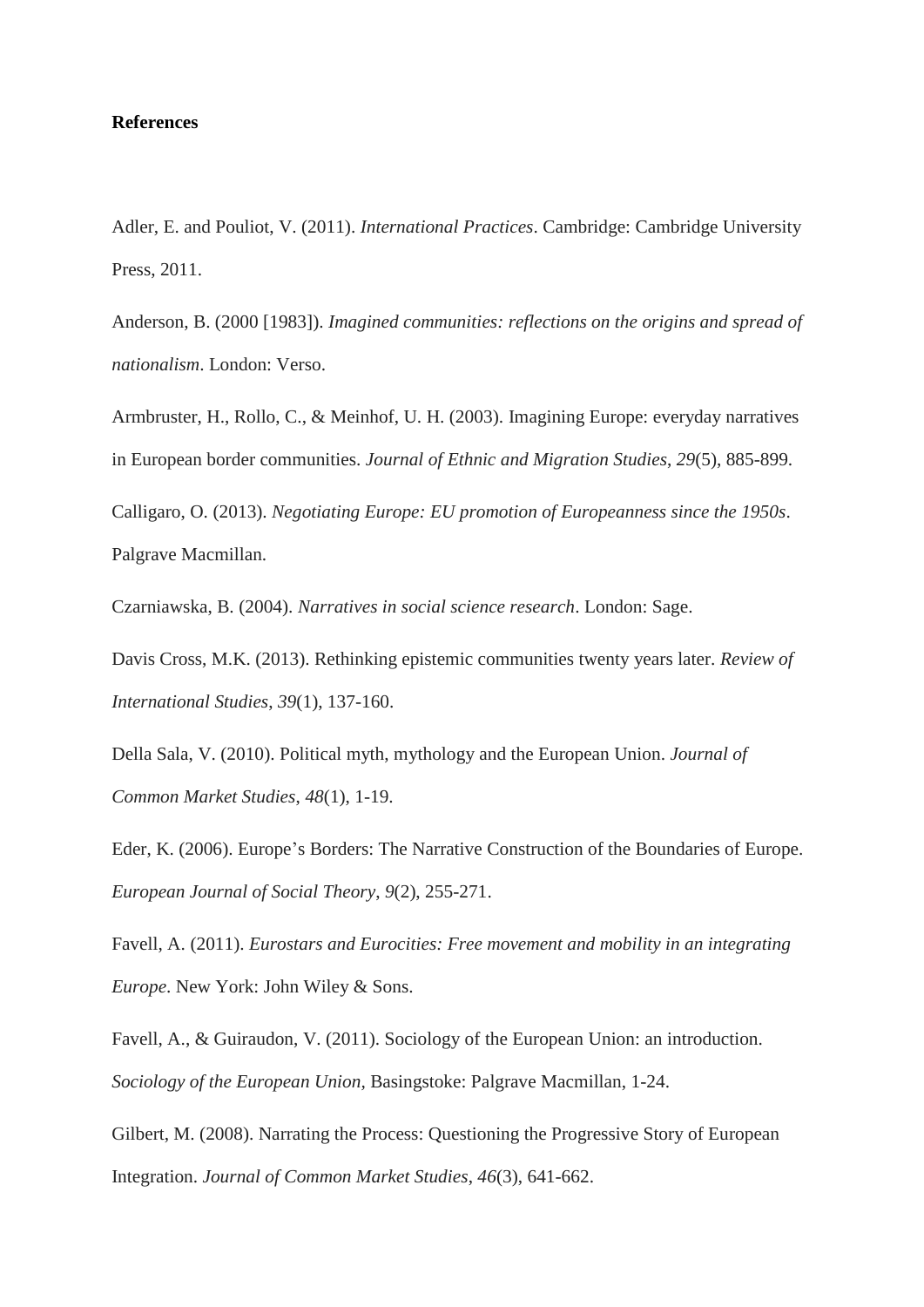Greenfeld, L. (1992). *Five Roads to Modernity*. Cambridge, MA: Harvard University.

Hammack, P. L. (2008). Narrative and the cultural psychology of identity. *Personality and Social Psychology Review*, 12(3), 222-247.

Hammack, P. L., & Pilecki, A. (2012). Narrative as a root metaphor for political psychology. *Political Psychology*, *33*(1), 75-103.

Hansen, L., & Williams, M. C. (1999). The myths of Europe: Legitimacy, community and the 'crisis' of the EU. *Journal of Common Market Studies*, *37*(2), 233-249.

Hooghe, L. and Marks, G. (2009). A Postfunctionalist Theory of European Integration: From Permissive Consensus to Constraining Dissensus, *British Journal of Political Science*, 39(1), 1-23.

Hülsse, R. (2006). Imagine the EU: the metaphorical construction of a supra-nationalist identity. *Journal of International Relations and Development*, *9*(4), 396-421.

Inglehart, R. (1970). Cognitive mobilization and European identity. *Comparative Politics*, *3*(1), 45-70.

Lewis, J. (1998). Is the 'hard bargaining' image of the Council misleading? The Committee of Permanent Representatives and the local elections directive. *Journal of Common Market Studies*, *36*(4), 479-504.

Kaiser, W. (2007). *Christian Democracy and the Origins of European Union*. Cambridge: Cambridge University Press.

Kaiser, W. (2015). Clash of Cultures: Two Milieus in the European Union's 'A New Narrative for Europe' Project. *Journal of Contemporary European Studies*, *23*(3), 364-377.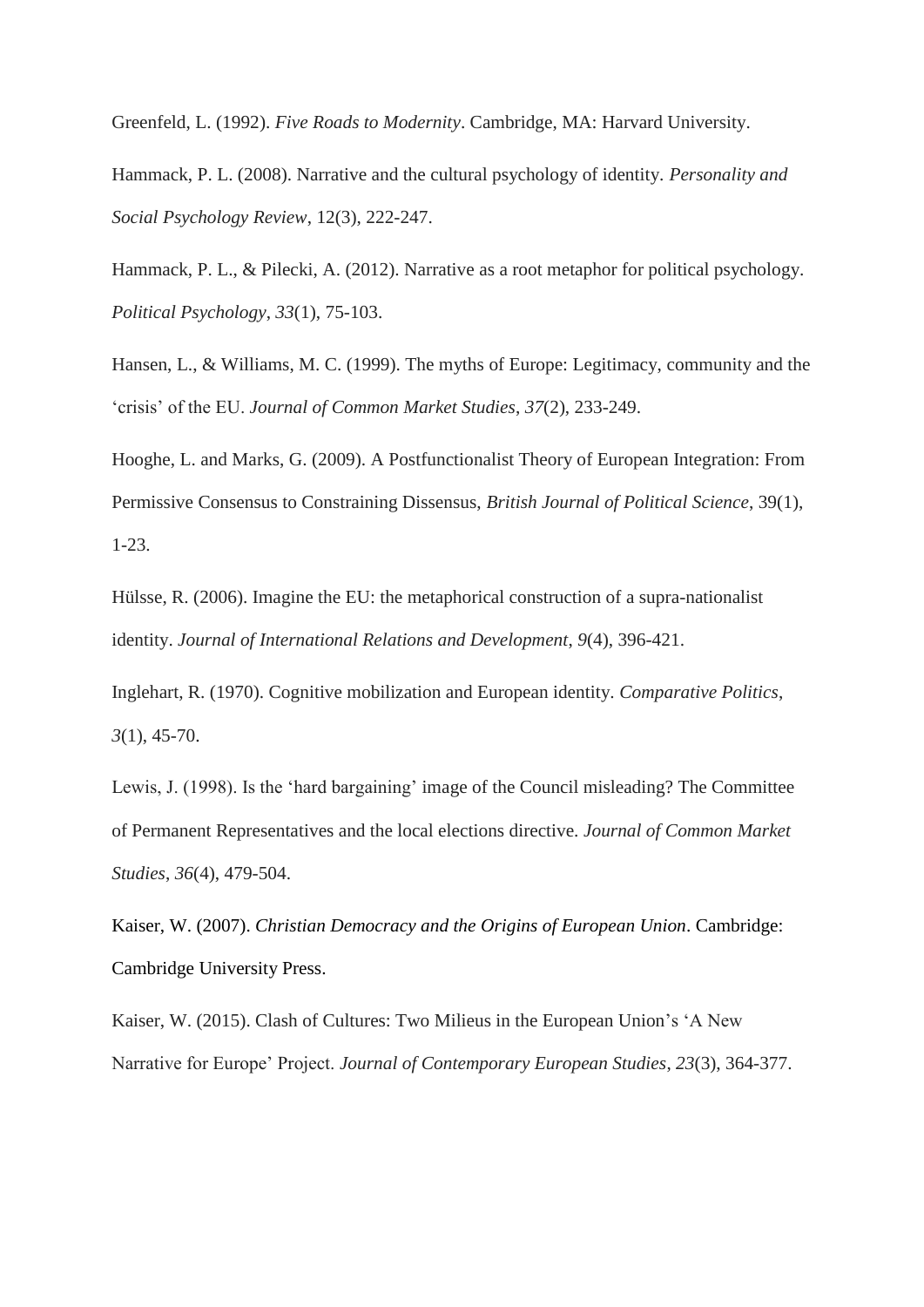Kølvraa, C. (2016). European Fantasies: On the EU's Political Myths and the Affective Potential of Utopian Imaginaries for European Identity. *Journal of Common Market Studies*, *54*(1), 169-184.

Leggewie, C., & Lang, A. (2011). *Der Kampf um die europäische Erinnerung: ein Schlachtfeld wird besichtigt*. C.H. Beck.

Littoz-Monnet, A., & McMahon, R. (2013). Cultures of defining culture: EU cultural policy in the context of the study of culture', in Richard McMahon (ed.), *Post-identity? Culture and European Integration*, London & New York: Routledge, 212-34.

Lyotard, J. F. (1979). *La condition postmoderne : rapport sur le savoir*. Paris: Les éditions de Minuit.

Macdonald, S. (2013). *Memorylands: heritage and identity in Europe today*. Abingdon: Routledge.

Manners, I. (2002). Normative power Europe: a contradiction in terms? *Journal of Common Market Studies*, *40*(2), 235-258.

Manners, I. (2010). Global Europa: Mythology of the European Union in world politics. *Journal of Common Market Studies*, *48*(1), 67-87.

Manners, I. (2011). Symbolism in European integration. *Comparative European Politics*, 9(3), 243-268.

Maza, S. (1996). Stories in history: cultural narratives in recent works in European history. *The American Historical Review*, *101*(5), 1493-1515.

Risse, T. (2010). *A community of Europeans? Transnational identities and public spheres*. Ithaca, NY: Cornell University Press.